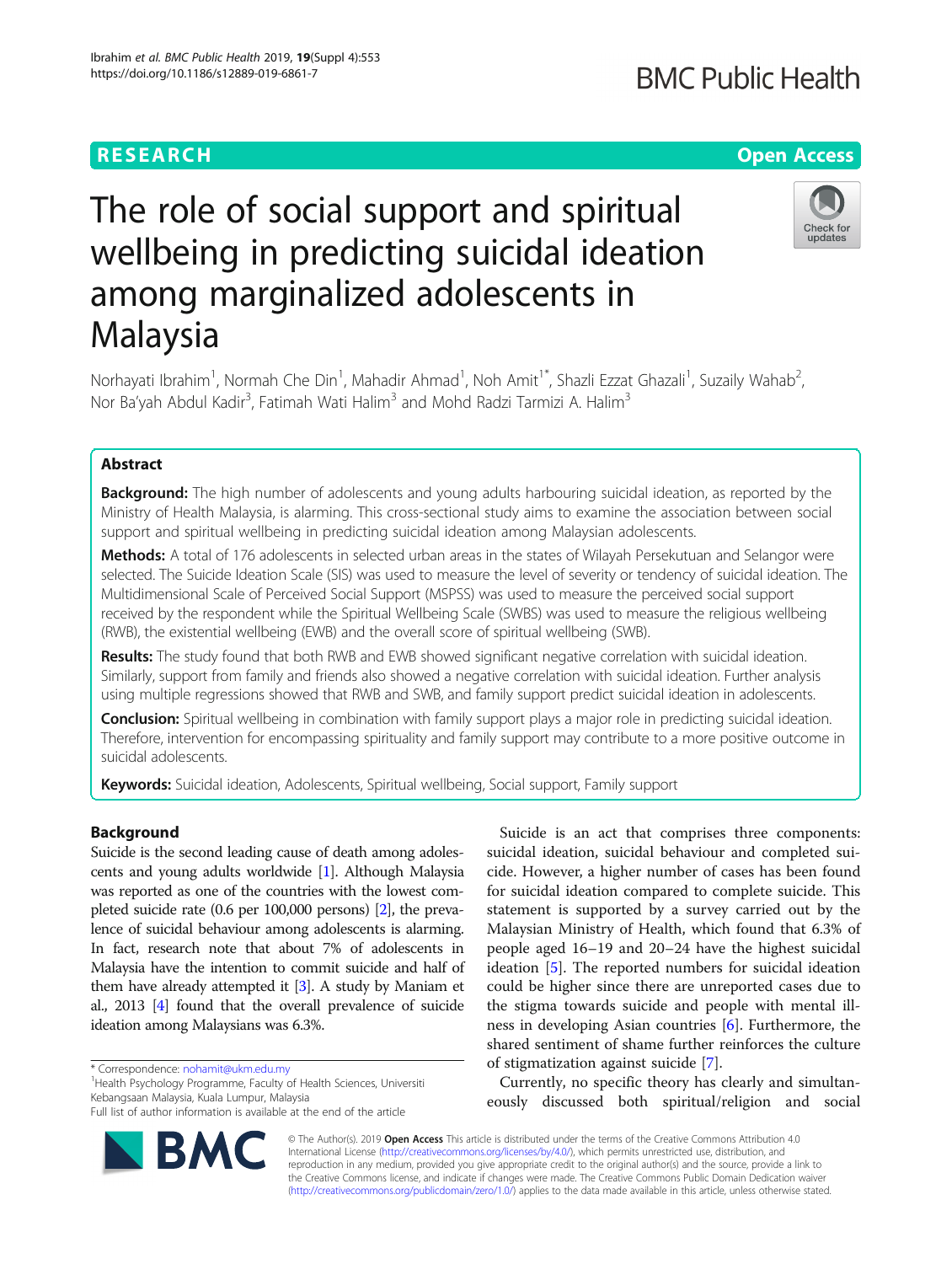support as protective factors against suicidal behaviour. Most of the theories implicitly explain suicidal behaviour in term of spiritual/religion and social support, respectively. Theorist such as Durkheim discussed the theory of suicide in 1897 [\[8](#page-6-0)] but later in 1912 [\[9](#page-6-0)], he published another article that discussed the most primitive religious theory of human life. It appears to us that Durkheim had not clearly described the correlation on religion and suicide behaviour. Other theorist like Lakey and Cohen [[10\]](#page-6-0) also described the role of social support on physical and mental health but they did not clearly state that social support can act as protective factor for suicidal behaviour. Therefore, there is a need for a study that can examine a theoretical framework involving both spiritual/religion and social support in relation to suicidal behaviour. Osman and Gutierrez [[11\]](#page-6-0) suggested that risk factors and protective factors should be studied simultaneously. Despite the aforementioned limitations, some recent studies have made an attempt to provide the evidence of connection between spirituality, social support and suicidal behaviour to support their theoretical frameworks. Recent studies [[12](#page-6-0)–[14](#page-6-0)] have found that poor family support is associated with suicidal ideation and suicide attempts among adolescents. In fact, suicidal adolescents tend to perceive that their families are less engaged, less affectionate, and less confiding compared to either non-clinical adolescents or non-suicidal, depressed adolescents [[15\]](#page-6-0). This condition occurs when there is a lack of mutual understanding between the adolescent and the parents, which also has a negative impact on how their children perceive the support they receive from their friends and their parents.

Gal et al. [\[16](#page-6-0)] studied the prevalence rates of suicidal behaviours among Arabs in Israel. They found that the prevalent rate of suicidal behaviours among Arabs was lower than Jewish-Israelis. Further analysis revealed that no differences were found among women aged 15–44 years old in relation to suicide. They concluded that although the rates of suicide behaviours were relatively high, the completed suicide behaviours were lower among Arabs as compared to Jews. It seems that their religion protects them from committing suicide. Meanwhile, another factor that is very important, and, historically, has received little attention in the suicide literature is spirituality. According to Moreira-Almeida et al. [[17\]](#page-6-0), research on the relationship between spirituality and religiosity, and suicidal behaviour is relatively neglected. Even the results on the relationship between spirituality and mental illness have been found to be less consistent. Some studies showed decreased odds of mental illness [[18](#page-6-0)–[22](#page-6-0)] while others showed either increased mental illness [\[23](#page-6-0), [24](#page-6-0)] or no association between these two variables [\[25\]](#page-6-0). However, in general, studies have shown that people who report being more religious

report lower levels of suicide ideation, and that people who report being less religious report greater suicide ideation [[26](#page-6-0)–[29](#page-6-0)].

Nevertheless, there are limited number of studies examining the role of social support and spirituality in predicting suicide ideation in developing countries. Several studies have investigated factors associated with suicidal ideation among adolescents in Malaysia. For example, Ibrahim et al. [\[30](#page-6-0)] studied the psychological factors as predictors of suicidal ideation among adolescents in Malaysia. The results showed that there were significant correlations between depression, anxiety and stress, and suicidal ideation. Khan et al. [\[31](#page-6-0)] investigated the influence of psychological factors on suicide ideation among Malaysian and Indian adolescents. The results showed significant differences between Malaysian and Indian adolescents in terms of hopelessness, negative effects, suicide ideation, depression and academic stress. Mustaffa et al. [\[32](#page-6-0)] investigated depression and suicidal ideation among university students and found a significant correlation between the two factors. This is supported by findings from Ahmad Nabil & Suarn [[33](#page-6-0)]. At present, there are limited studies to assess the relationship between social support and spirituality, and suicide ideation issues among the Malaysian population. In realizing that there is a need to obtain a better understanding about the association of these two factors on suicidal ideation among local adolescents, this study aims to find out the correlation and to determine the influences of these two protective factors - social support and spiritual wellbeing on suicide ideation among marginalized adolescents in Malaysia. Although research has examined adolescents in general population, there is limited knowledge on marginalized adolescents. Understanding of marginalized adolescents is important as they may have limited access to health care including mental health services. This could inform the policy in promoting early screening and prevention of suicide risk among marginalized adolescents in Malaysia [\[34](#page-6-0)].

## **Methods**

## Research design

A cross-sectional study was conducted in selected urban areas in the states of Federal Territory of Kuala Lumpur and Selangor, Malaysia. The participants were selected based on simple random sampling method (where lists of house numbers were pooled and 200 house numbers were withdrawn randomly). The sample size was calculated based on Tabachnick and Fidell [[35\]](#page-6-0) formula.

## Participants

This study involved 176 adolescents aged between 13 and 19 years and focused on adolescents who lived in the city with a low-income family earning less than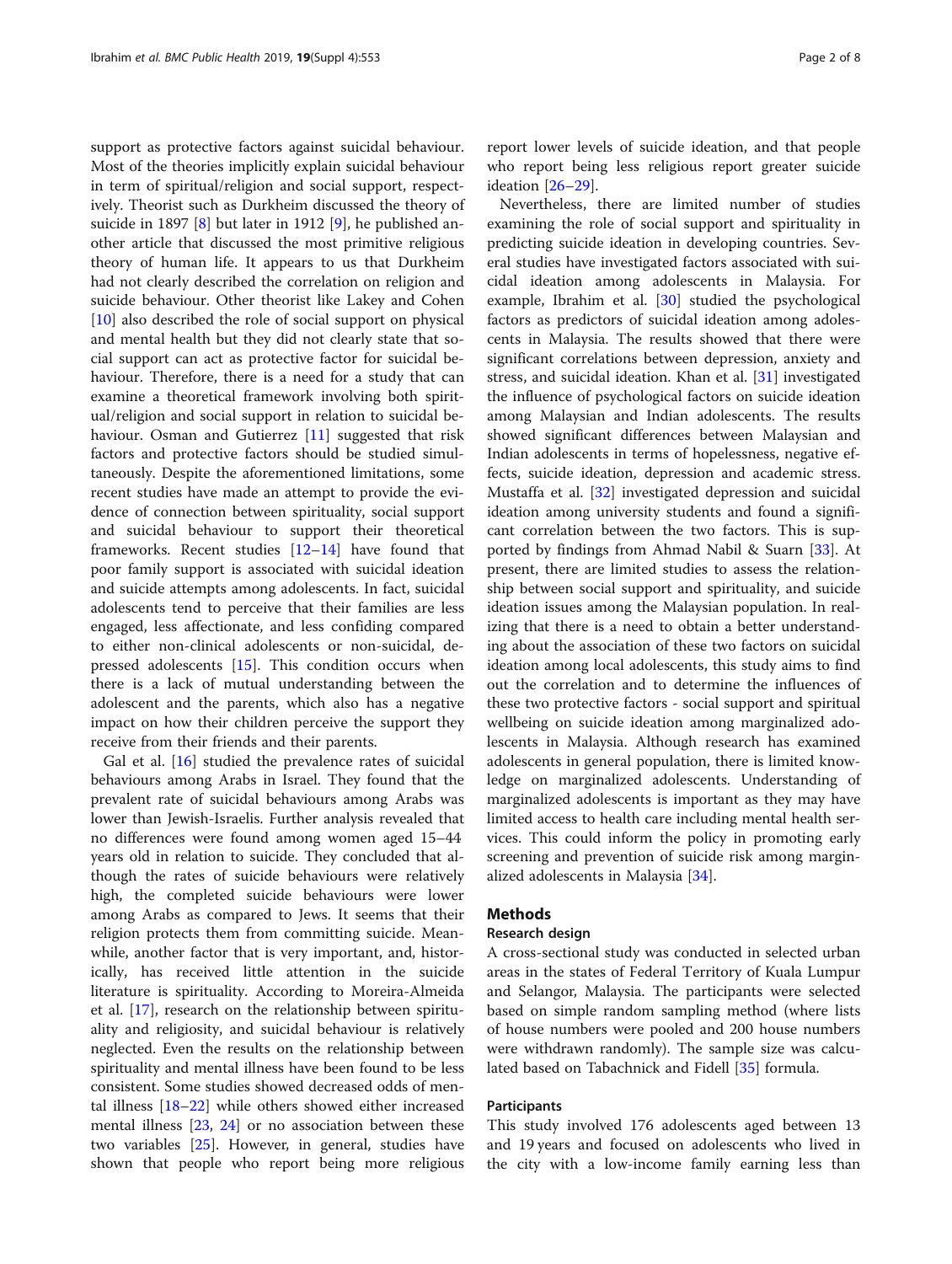RM3000 per month. Informed consent and assents were obtained from individual participants in the study.

#### Measurement instruments

The Suicide Ideation Scale (SIS) was constructed by Rudd in 1989 [[36\]](#page-6-0), and contains 10 items that measure the level of severity or tendency of suicide ideation among adolescents and young adults. Each item is a statement about suicidal behaviour ranging from suicide ideation to suicide attempts. Each of these statements is measured using a five-point Likert scale starting from 1 (never) to 5 (very often) depending on how often the respondents feel or behave according to the statement in the last year. Conceptually, this scale is capable of measuring the suicidal behaviour beginning with suicide ideation (covert suicidal thought) until suicide attempt, and, finally, the actual suicide. In terms of reliability, the internal consistency of SIS is is high with alpha Cronbach of 0.90 and the correlation between items ranged from 0.49 to 0.78 [[34\]](#page-6-0). Meanwhile, for the construct validity, the SIS is correlated with the Center for Epidemiologic Studies Depression Scale ([CES-Dl], Radloff, [\[37](#page-6-0)] to produce  $r = 0.55$ , and the scale of hopelessness (Beck Hopelessness Scale; Beck, Weissman, Lester, & Trexler, 1974) [ $38$ ] with  $r = 0.49$ . The score for this test instrument varies from 10 (no suicide ideation in the last year) up to 36 (serious suicide ideation benchmark) with a mean of 12.04 and standard deviation 3.73. Serious suicide ideation is defined by the score for the SIS being more than the mean and the standard deviation. The reliability of SIS in the present sample is 0.94.

## Multidimensional scale of perceived social support (MSPSS)

The MSPSS was developed by Zimet, Powell, Farley, Werkman & Berkoff in 1990 [[39](#page-6-0)] to measure the perceived social support received by respondents. Social support perception was assessed through three dimensions: i) the support of the family, ii) the support from friends, and iii) the support from a special one. The internal consistency for each dimension and the overall testing instrument shows a very good reliability (alpha Cronbach) of 0.91 for the support from a special one, 0.87 for family support and 0.85 for support from friends, while the overall reliability stands at  $r = 0.88$ . Accordingly, the results of the re-test produce reliabilities of 0.72 for the support from a special one, 0.85 for family support and 0.75 for support from friends, as well as 0.85 for the overall. The Malay version of MSPSS also showed good internal consistency (Cronbach α of 0.89) and validity. The reliability for each subdomains is high for perceived family support (0.88), friends' support (0.82) and significant others (0.94). The scores of the

total subscales for MSPSS-M were negatively correlated with the depression subscale in DASS ( $p < 0.05$ ) [\[40](#page-6-0)].

#### Spiritual wellbeing scale (SWBS)

The SWBS was developed by Paloutzian and Ellison in 1982 [\[41](#page-6-0)], and comprised of 20 items that measure the two subscales of religious wellbeing (RWB) and the existential wellbeing (EWB), as well as an overall score for spiritual wellbeing (SWB). SWB measures the overall religious wellbeing. RWB also measures how the respondents view their relationship with God and the degree of satisfaction they gain from a positive relationship with God. On the other hand, EWB measures the satisfaction with life and the purpose of life. Each subscale (RWB and EWB) contains 10 items and is combined to produce the SWB (20 items). This test instrument was translated and validated by Imam et al. [\[42\]](#page-7-0) in which the word 'God' from the original items was replaced with the word 'Allah'. However, for this study, the researcher used the term 'Tuhan' since the study samples involved respondents from different religions in Malaysia. Each item is measured using a 6-point Likert scale starting with 'strongly disagree' (1) to 'strongly agree' (6). The original reliability values ranged between  $r = 0.73$  and 0.99, while the internal consistency is between  $r = 0.78$ and 0.94 [\[43](#page-7-0)]. For the Bahasa Malaysia edition, the internal consistency for SWB is at  $r = 0.88$ , RWB at  $r =$ 0.86 and for EWB at  $r = 0.81$ . Apart from that, the convergent validity found that SWB is significantly correlated with RWB ( $r = 0.89$ ) and with EWB ( $r = 0.90$ ).

#### Data analysis

The raw data were keyed into the Statistical Package for the Social Sciences (SPSS) version 21. Descriptive analysis was used to describe the demographic data and distribution. Pearson's correlation was carried out to measure the relationship between the social support and spiritual wellbeing with suicide ideation. Stepwise multiple regression was conducted to predict the influence of social support and spiritual wellbeing on the suicide ideation of adolescents.

## Results

## Demography

A total of 176 adolescents who lived in the city with a family income below RM3000 and aged from 12 to 19 were involved in this study. Table [1](#page-3-0) showed that there were 105 (60%) males and 71(40%) females. The majority of the respondents were Malay (85%) and Muslim (88%). Most of them were still schooling (88%). The rate of suicide ideation using one screening item showed that 6.8% of the respondents had suicidal ideation.

A total of 68.7% respondents did not have suicide ideation, while the other 31.3% adolescent respondents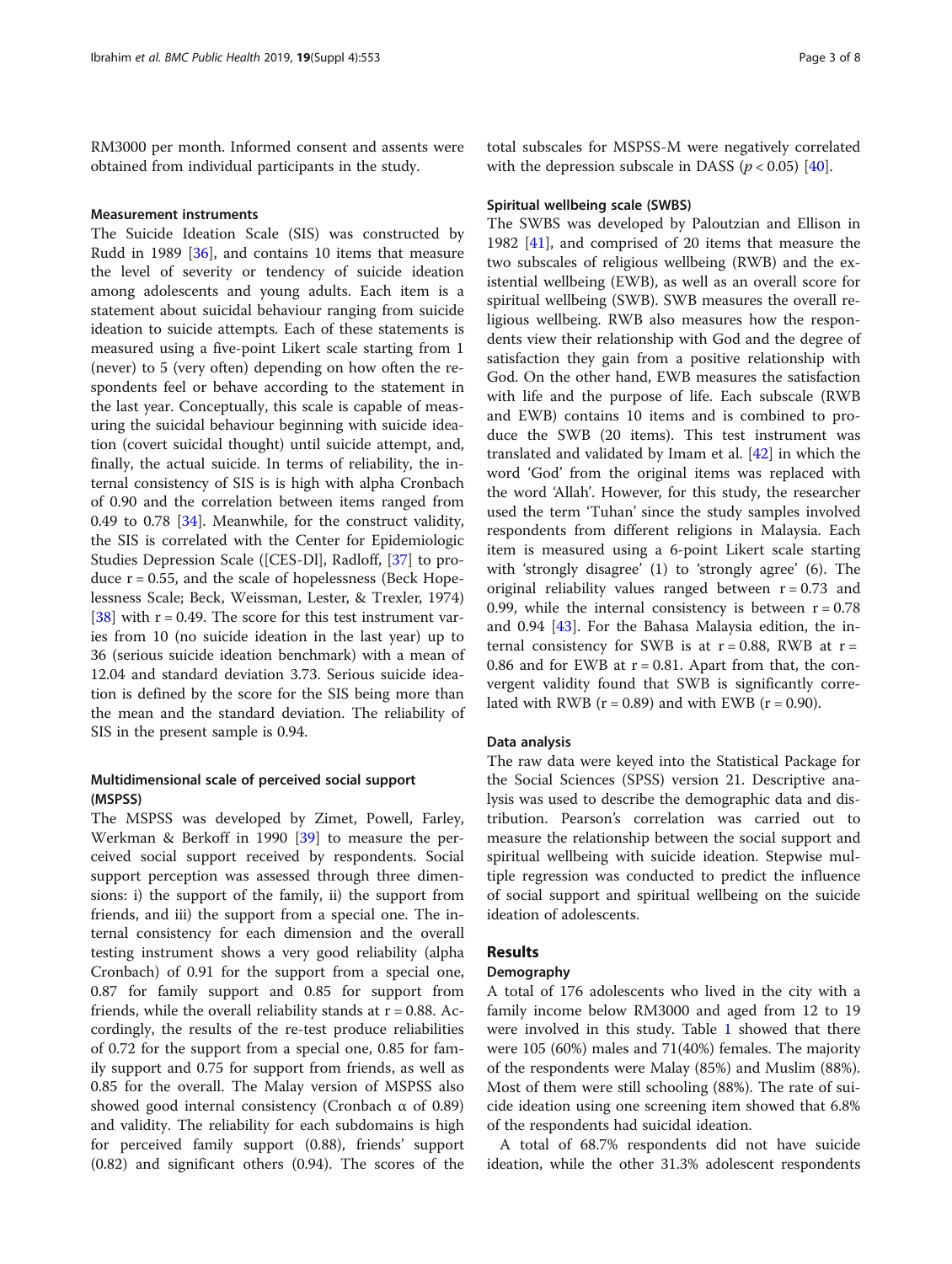<span id="page-3-0"></span>Table 1 Socio-demographics of respondents

| Demographics                              | n   | Percentage |  |  |  |
|-------------------------------------------|-----|------------|--|--|--|
| Gender                                    |     |            |  |  |  |
| Male                                      | 105 | 59.7%      |  |  |  |
| Female                                    | 71  | 40.3%      |  |  |  |
| Age                                       |     |            |  |  |  |
| $12 - 14$                                 | 40  | 22.7%      |  |  |  |
| $15 - 16$                                 | 55  | 31.3%      |  |  |  |
| $17 - 19$                                 | 81  | 46.0%      |  |  |  |
| Ethnicity                                 |     |            |  |  |  |
| Malay                                     | 149 | 84.7%      |  |  |  |
| Non-Malay                                 | 27  | 15.3%      |  |  |  |
| Religion                                  |     |            |  |  |  |
| Muslim                                    | 155 | 88.1%      |  |  |  |
| Non-Muslim                                | 21  | 11.9%      |  |  |  |
| <b>Education Level</b>                    |     |            |  |  |  |
| Diploma and cert                          | 20  | 11.4%      |  |  |  |
| <b>SPM</b>                                | 56  | 32.0%      |  |  |  |
| <b>PMR</b>                                | 59  | 33.7%      |  |  |  |
| <b>UPSR</b>                               | 35  | 20.0%      |  |  |  |
| Non schooling                             | 5   | 2.9%       |  |  |  |
| Suicide ideation screening using one item |     |            |  |  |  |
| Yes                                       | 12  | 6.8%       |  |  |  |
| No                                        | 164 | 93.2%      |  |  |  |

harboured suicide ideation or had attempted suicide within the last year (Table 2). Religious wellbeing (RWB) and existential wellbeing (EWB) were significantly negatively correlated with suicide ideation (Table 3). In other words, higher religious wellbeing and existential wellbeing were related to less suicide ideation in these adolescents. The total score for spiritual wellbeing also showed a negative correlation with suicidal ideation. The results also indicated that there were negative correlations between the support that the adolescents received from families and friends with suicide ideation. However, there was no significant correlation between support from a special one and suicide ideation.

Finally, multiple regression using the stepwise method was performed to determine the influence of religious wellbeing and existential wellbeing, and family support and friend support on suicide ideation. The results showed that religious wellbeing was a good predictor

Table 2 Prevalent rates of suicide ideation using SIS

|                                             | Frequency | Percentage |
|---------------------------------------------|-----------|------------|
| No suicide ideation                         | 121       | 68.7       |
| Have suicide ideation up to suicide attempt | 55        | 313        |
| Total                                       | 176       | 100        |

Table 3 Correlation between spiritual wellbeing, social support, and suicide ideation

|                                     | Mean  | SD.   |            |
|-------------------------------------|-------|-------|------------|
| Suicide ideation                    | 15.08 | 7.91  |            |
| Religious wellbeing                 | 49.21 | 11.06 | $-0.30**$  |
| Existential wellbeing               | 33.56 | 9.35  | $-0.19*$   |
| Total score for Spiritual wellbeing | 82.76 | 14.77 | $-0.34***$ |
| Support from a special one          | 20.27 | 6.57  | $-0.06$    |
| Support from family                 | 20.29 | 6.18  | $-0.21***$ |
| Support from friends                | 20.47 | 5.08  | $-0.21***$ |
| Total support                       | 61.02 | 14.17 | $-0.18*$   |

 $*p < 0.05; **p < 0.001$ 

and this factor contributed 8.7% of the variance in suicide ideation. Existential wellbeing was also one of the significant predictors of suicide ideation. However, this variable only contributed 3.2% of the variance in suicide ideation. Both family support and friend support were negatively correlated with suicide ideation but only family support was a predictor of reducing suicide ideation among adolescents and contributed 2.2% of the variance (Table [4](#page-4-0)).

## **Discussion**

Although results from the single item scale showed that 6.8% of the adolescents rated themselves as having suicide ideation, more comprehensive questionnaire showed that 31.3% of the adolescents rated themselves as having suicide ideation. The high prevalence of reported suicide ideation could be attributed to the sensitivity and high variation of item using standardized questionnaire of the Suicide Ideation Scale (SIS) compare to a single item. Single item measure of suicide ideation may contribute to misclassification and measurement problem such as the likelihood of statistical decision error [\[44\]](#page-7-0).

The considerably high prevalence of reported suicidal ideation among adolescents in the present sample also could be explained by their social environment. The majority of adolescents in the present sample are from marginalized population, dwelling in a high risk environment of urban city and with low-income families earning less than RM3000 per month. People who live in Malaysia urban areas with a cumulative family wage of less than RM3000, are classified as poor urban population [[45](#page-7-0)]. Socio-economic status is one risk factors for suicide ideation and attempt. Findings showed low socio-economic status could be associated with suicide ideation and suicide attempts [\[46\]](#page-7-0). Study by Qin, Agerbo, and Mortensen [\[47](#page-7-0)] also found that low socio-economic status is an important risk factor for suicide, especially in males. A recent study by Page et al. [[48\]](#page-7-0) found that a lower socio-economic position during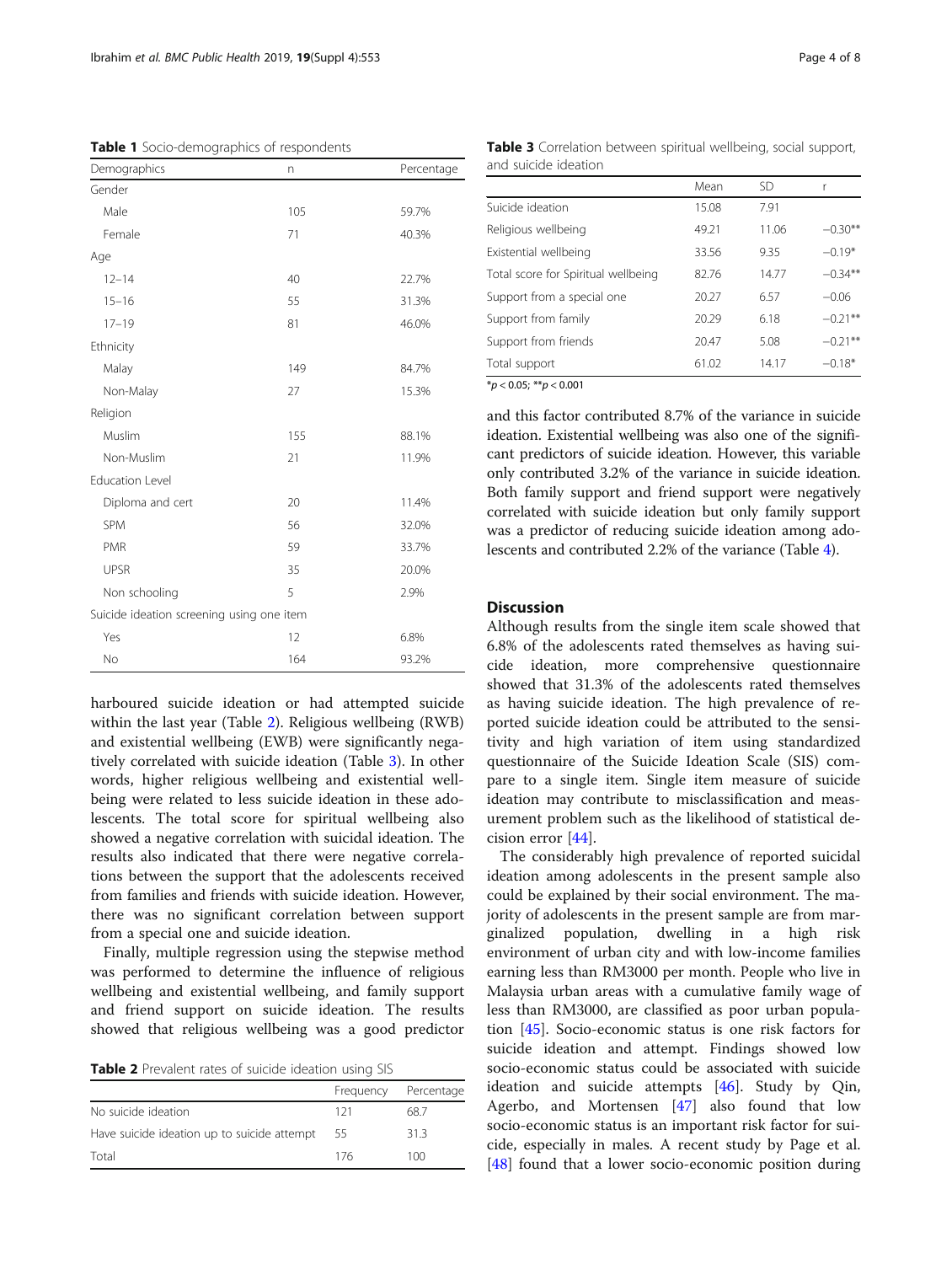| Model                 | Standardized Coefficient Beta |         | sig   | R square |
|-----------------------|-------------------------------|---------|-------|----------|
| Step 1                |                               | 9.74    | 0.000 |          |
| Constant              |                               |         |       |          |
| Religious wellbeing   | $-0.30$                       | $-4.07$ | 0.000 | 0.087    |
| Step 2                |                               |         |       |          |
| Constant              | 12.54                         | 9.74    | 0.000 |          |
| Religious wellbeing   | $-0.29$                       | $-4.03$ | 0.000 | 0.119    |
| Existential wellbeing | $-0.18$                       | $-2.52$ | 0.012 |          |
| Step 3                |                               |         |       |          |
| Constant              |                               | 9.61    | 0.000 |          |
| Religious wellbeing   | $-0.27$                       | $-3.71$ | 0.000 | 0.141    |
| Existential wellbeing | $-0.16$                       | $-2.31$ | 0.022 |          |
| Family support        | $-0.15$                       | $-2.07$ | 0.040 |          |

<span id="page-4-0"></span>Table 4 Predictors of suicide ideation

childhood is associated with the subsequent risk of self-harm and suicidal intent in adolescence.

In terms of relationship, the present study found that both religious wellbeing (RWB) and existential wellbeing (EWB) was negatively correlated with suicide ideation. Support from family and friends was also negatively correlated with suicide ideation. Besides that, the regressions analysis showed that religious wellbeing (RWB) and spiritual wellbeing (SWB), and family support predicted suicide ideation in adolescents. The result suggests that family support acts as a protective factor of suicidal ideation. This is because adolescents with good family support believe they are loved, valued, and family is a part of a social network they access in times of need [[49\]](#page-7-0). This is in line with attachment theory where the parents are responsive to the adolescent's needs and emotional availability [\[49](#page-7-0), [50\]](#page-7-0). These experiences, in return, could produce a sense of being socially connected and feeling supported, thus lower the risk of suicidal ideation. A few study studies have shown that the perceived quality of family relationship is an important risk or protective factor of suicide in clinical and community samples of adolescent [\[51,](#page-7-0) [52\]](#page-7-0). This has been indicated by theory of social support where the health effects of social support cannot be separated from relationship processes between parents and adolescents in times of crisis such as in dealing with personal problem including suicide ideation. These findings are consistent with Consoli et al. [\[53](#page-7-0)] which they found that the family factor, especially perceived negative relationship with the parents is associated with suicidal behaviour. Hong and Jeon [[54\]](#page-7-0) also reported that the causes of suicidal ideation and suicidal attempts among adolescents are negative relationship and interaction with parents. At this age, adolescents need a good relationship, especially with family, to enhance their self-esteem, and enable them to express and share their feelings and problems. Such

support is not only a protective factor, but can also enhance their general wellbeing [\[55](#page-7-0)]. The findings of the present study are also in line with Kerr et al. [\[12](#page-6-0)] and Amit et al. [[56](#page-7-0)]. Their findings showed that family support is negatively related to hopelessness, depressive symptoms, and suicidal ideation among the respondents. Durkheim also emphasized on the importance of family support using the concept of social integration, varying family circumstances as well as the role of religious integration to understand suicide. Durkheim theorized that insufficient social integration enhances individualism which encourage egoistic suicide, while a society that is unable to regulate individuals' naturally unlimited ambitions would aspire anomic suicide [[8\]](#page-6-0). Durkheim used control theory to explain suicide by assuming that delinquent acts results when an individual's bond to society including the family is weak or broken.

In addition, the findings suggest that spiritual wellbeing is a protective factor of suicide ideation. In the present study, 85% of the respondents are Muslims. As a Muslim, suicide ideation is prohibited. Suicide in Islam is considered as a very grave sin. Relating the prevalence rates of suicide with religious beliefs, previous studies showed that the prevalence rates of suicide among Muslims are low [\[16](#page-6-0)]. Muslims believe that through the relationship with God and engagement in congregational prayers in mosques, people may seek help from religious teacher or leader in addressing their problems. However, some adolescents neglect spiritual support due to their busy modern lifestyle and working parents while others blame God for all the problems that occur. According to Taliaferro et al. [[57\]](#page-7-0), who explored whether specific dimensions of spiritual wellbeing (religious wellbeing and existential wellbeing) relate to reduced suicide ideation, existential wellbeing is an important factor associated with lower levels of suicide ideation among college students. A recent study by Shaheen et al. [\[58\]](#page-7-0) also found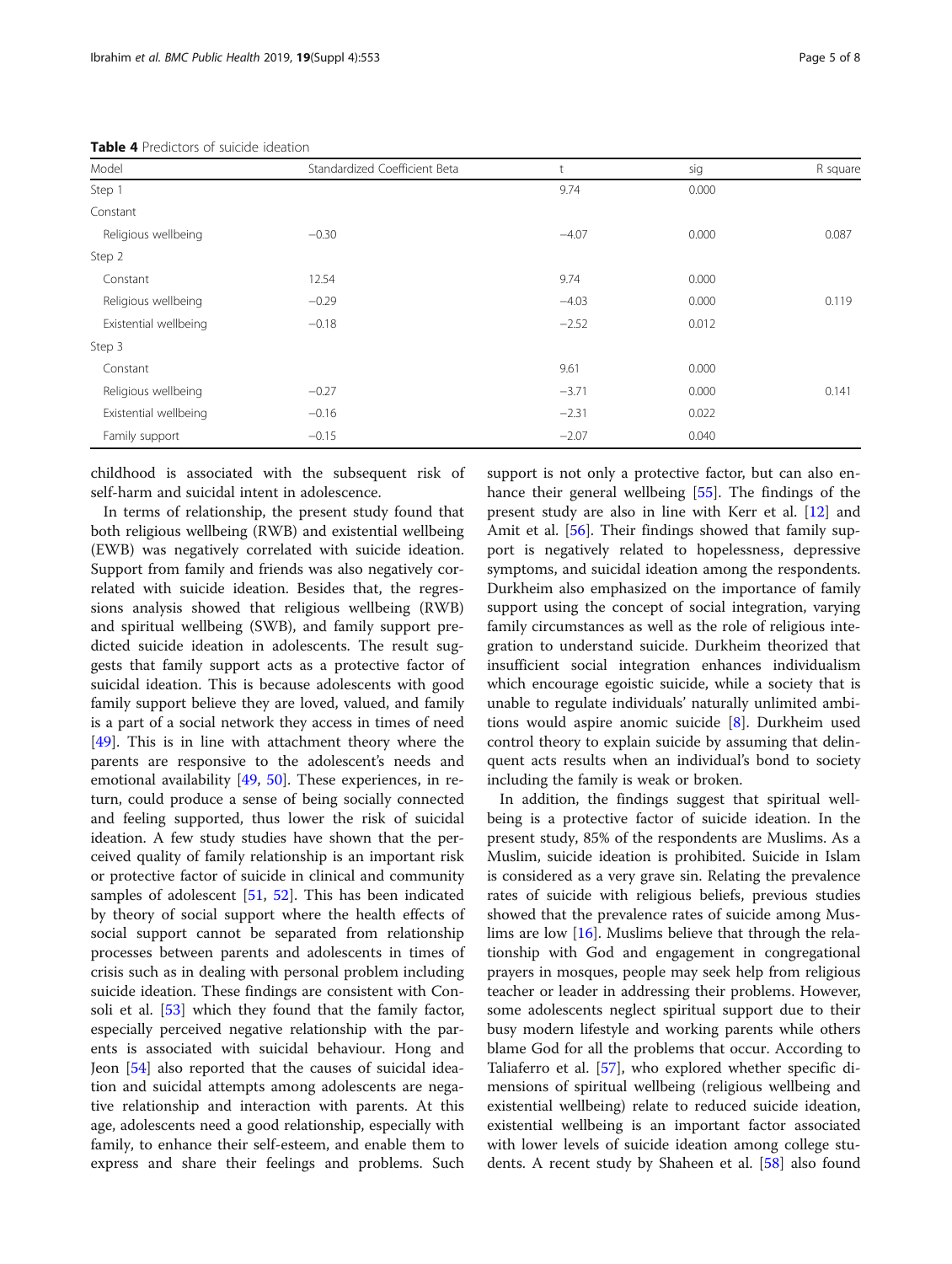that there is a significant negative correlation between overall spirituality scores and suicide ideation. As religion may offer a worldview about life and self to believers, youth who are highly religious are more optimistic and believe that they can overcome obstacles, and, therefore, are less prone to suicidal behaviour. Smith et al. [\[59](#page-7-0)] explained further on the role of spiritual well-being and family support among youth. They found that family consonance (spiritual activity) and family church network significantly predict adolescents spiritual well-being and resilience. Thus, action should be taken by the community, parents and friends alike to encourage themselves and the young people surrounding them to be more involved in spiritual based activities to divert their mind from negative thoughts and live a healthy life.

The findings provide some insight that both spiritual/ religion and social support can contribute a lot in saving lives. Considering the findings from this study with the supports from previous studies, spiritual wellbeing and family support should be embedded and emphasised in the existing psychotherapy approaches and pharmacological treatments for suicidal adolescents and young adults. The application of spiritual believe, religious activities, good and communicable social support from the loved ones makes the suicidal person feel more belongingness, faithful, accept the truth and feel less burdensome and perhaps, and feeling connected to God and the loved ones are important in working with patients with suicide risks as had been suggested by McLean et al. [[60](#page-7-0)]. The findings of this study path a more directed strategy to work with adolescents and young adults in preventing and intervening suicide. The strategies that emphasise on spiritual/religious wellbeing and family support can be implemented at community/societal level through educational system, religious activities and youth development activities. On the intervention basis, more training and skills development for suicide intervention should be directed towards enhancing family support system and existential issues among adolescents and young adults. Therapists and individuals who are dealing with this issue should be well-trained in the related areas.

This study has some limitations. With regard to research design, causal relationship is unable to be established whereby all measures were taken at one point in time means it was impossible to determine the time order of the variables. Therefore, it was not known whether lack of social support and religious wellbeing both preceded the development of suicidality. Our findings are limited to the Malay Muslim adolescents of low socioeconomic status in the community. Therefore, the results may not be generalized to include other adolescents of clinical populations. This study did not examine the interaction between social support and religious well-being to test mediation or moderation of the variables.

For future research, it will be beneficial to include multiple risk factors and protective factors to assess aetiology of suicide ideation among young people in Malaysia. It is also important to refine previous theoretical frameworks in relation to the contribution of social and psychological factors to suicide ideation in the context of Malaysia and thus providing a knowledge on specific cultural context of suicide ideation in Malaysia.

## Conclusion

The findings corroborate literature on role of religious wellbeing, existential wellbeing and support from family and friends as protective factors for suicide ideation among adolescents. It also extends knowledge on predicting role of religious wellbeing, spiritual wellbeing and family support in predicting suicide ideation among adolescents in Malaysia. Future research may focus on role of religious wellbeing and spiritual wellbeing in predicting suicide ideation among other ethnic groups and of other religious affiliations in Malaysia.

#### Abbreviations

ALSPAC: Avon longitudinal study of parents and children; CES-Dl: Centre for epidemiologic studies depression scale; EWB: Existential wellbeing; MSPSS: Multidimensional Scale of Perceived Social Support; RWB: Religious wellbeing; SIS: Suicide Ideation Scale; SPSS: Statistical Package for the Social Sciences; SWB: Spiritual wellbeing; SWBS: Spiritual Wellbeing Scale; UKM: National University of Malaysia

#### Acknowledgements

We would like to thank all the participants who were involved in this research.

#### Funding

This study was funded by Geran Galakan Penyelidikan Universiti Kebangsaan Malaysia (GGP-2017-059). The funding body evaluates the proposal, determines the suitability of the study and provides funds for conducting the research. The authors also acknowledged the financial assistance for publication received from the Research University Grant awarded by the Ministry of Health to the National University of Malaysia specifically for the Consortium of B40 Research (CB40R) under the auspice of B40 Grand Challenges (IDE 2018–01).

#### Availability of data and materials

The datasets used and/or analysed during the current study are available from the corresponding author on reasonable request.

#### About this supplement

This article has been published as part of BMC Public Health Volume 19 Supplement 4, 2019: Health and Nutritional Issues Among Low Income Population in Malaysia. The full contents of the supplement are available online at [https://bmcpublichealth.biomedcentral.com/articles/supplements/](https://bmcpublichealth.biomedcentral.com/articles/supplements/volume-19-supplement-4) [volume-19-supplement-4.](https://bmcpublichealth.biomedcentral.com/articles/supplements/volume-19-supplement-4)

#### Authors' contributions

NI proposed the research, lead the team, and was the major contributor in writing the manuscript. NCD did part of the statistical analysis. MRTAH and NBAK collected the data while the rest of the authors (MA, NA, SEG, SW, FWH) edited the manuscript afterwards. All of the authors read and approved the final manuscript.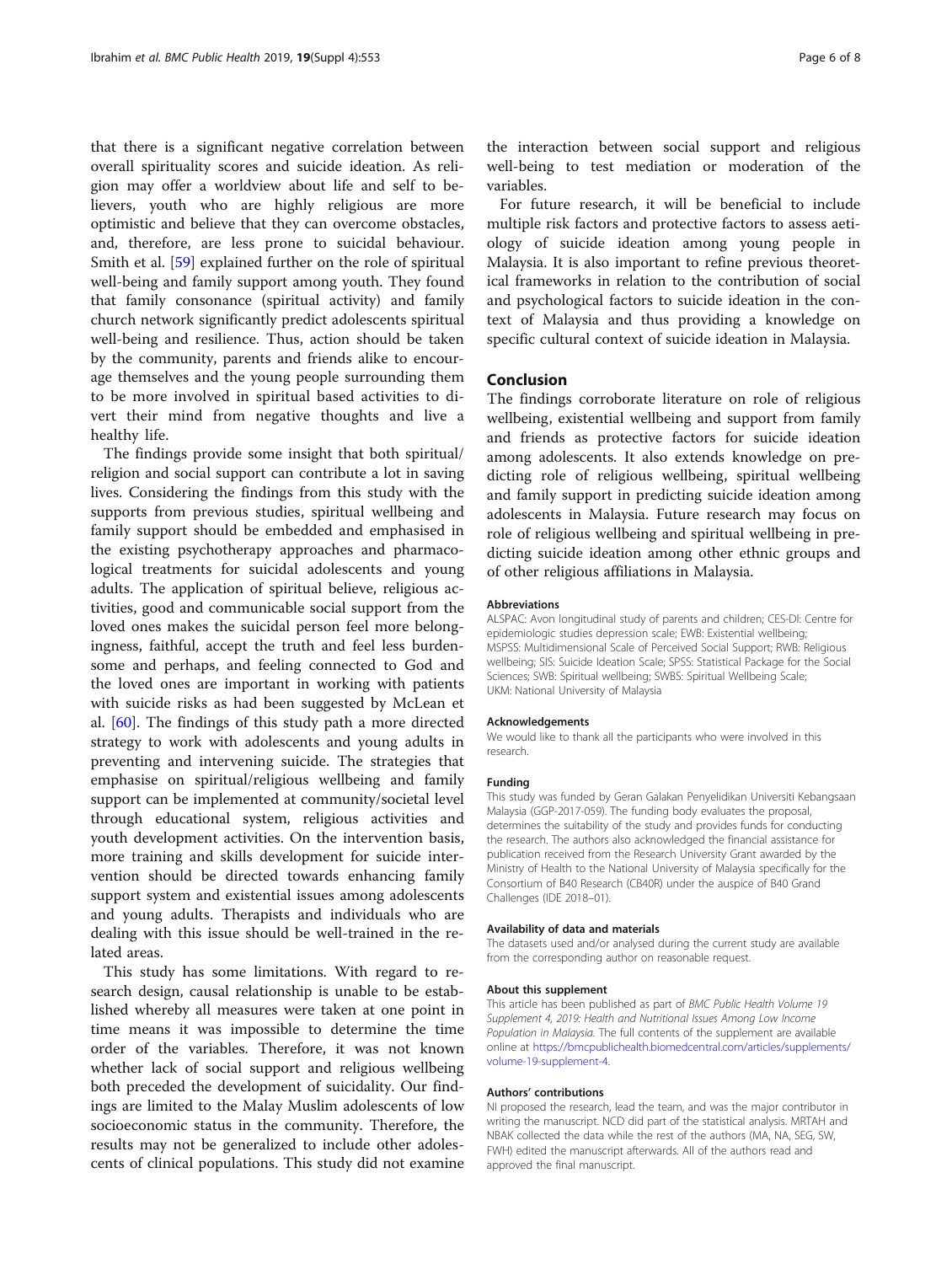#### <span id="page-6-0"></span>Ethics approval and consent to participate

All procedures performed in studies involving human participants were in accordance with the ethical standards of Research Ethics Committee, National University of Malaysia (UKM) and its later amendments or comparable ethical standards, and was approved by the committee with approval number NN-2018-060. Informed verbal consent was obtained from all individual participants included in the study. We did not obtain parental/ legal guardian/s consent as the participants were all above 18 years old.

#### Consent for publication

Not applicable.

#### Competing interests

The authors declare that they have no competing interests.

## Publisher's Note

Springer Nature remains neutral with regard to jurisdictional claims in published maps and institutional affiliations.

## Author details

<sup>1</sup>Health Psychology Programme, Faculty of Health Sciences, Universiti Kebangsaan Malaysia, Kuala Lumpur, Malaysia. <sup>2</sup>Psychiatry Department, Faculty of Medicine, Universiti Kebangsaan Malaysia Medical Centre, Bandar Tun Razak Cheras, Malaysia. <sup>3</sup>Centre of Human and Societal Well-being, Faculty of Social Sciences and Humanities, Universiti Kebangsaan Malaysia, Bangi, Selangor, Malaysia.

#### Published: 13 June 2019

#### References

- 1. The World Health Report: Reducing risks, promoting health life. World Health Organization. 2002. <https://www.who.int/whr/2002/en/>. Accessed 20 Oct 2018.
- 2. Armitage CJ, Panagioti M, Abdul Rahim W, Rowe R, O'Connor RC. Completed suicides and self-harm in Malaysia: a systematic review. Gen Hosp Psychiat. 2015;37(2):153–65.
- 3. Kok JK, Goh LY. Young people and suicide issue paper presented at International Conference on Humanities, Society and Culture. Singapore: IPEDR, 20, IACSIT Press; 2011.
- 4. Maniam T, Chinna K, Lim CH, Kadir AB, Nurashikin I, Salina AA, et al. Suicide prevention program for at-risk groups: pointers from an epidemiological study. Prev Med. 2013;57(Suppl):45–S46.
- 5. Institute for Public Health. National health and morbidity survey 2011. Kuala Lumpur: IPH. Ministry of Health Malaysia; 2011.
- 6. Lauber C, Rossler W. Stigma towards people with mental illness in developing countries in Asia. Int Rev Psychiatry. 2007;19(2):157–78.
- 7. Kyle J. Spirituality: its role as a mediating protective factors in youth at risk for suicide. J Spirituality Mental Health. 2013;15(10):47–67.
- 8. Durkheim E. In: Spauelding JA, Simpson G, editors. Suicide: a study in sociology. 1951 ed. London: Routledge & Kegan Paul; 1897.
- 9. Durkheim E. The elementary form of the religious life. Joseph Wad Swain. London: George Allen & Unwin Ltd.; 1912.
- 10. Cohen S, Underwood LG, Gottlieb BH. Social support measurement and intervention: a guide for health and social scientist. New York: Oxford University Press; 2000. p. 29–52.
- 11. Osman A, Gutierrez PM. Adolescent suicide: an integrated approach to the assessment of risk and protective factors. Northern Illinois: University Press; 2008.
- 12. Kerr DCR, Preuss LJ, King CA. Suicidal adolescents' social support from family and peers: gender-specific associations with psychopathology. J Abnorm Child Psychol. 2006;34:103–14.
- 13. Shilubane HN, Ruiter RAC, Bos AER, van den Borne BHW, James S, Reddy PS. Psychosocial determinants of suicide attempts among black south african adolescent: a qualitative analysis. J Youth Stud. 2012;14(2):177–89.
- 14. Shilubane HN, Ruiter RAC, Bos AER, van den Borne BHW, James S, Reddy PS. Psychosocial correlates of suicidal ideation in south african adolescents. Child Psychiat Hum D. 2014. [https://doi.org/10.1007/s10578-013-0387-5.](https://doi.org/10.1007/s10578-013-0387-5)
- 15. King CA, Segal H, Naylor M, Evans T. Family functioning and suicidal behaviour in adolescent inpatients with mood disorder. J Am Acad Child Adolesc Psychiatry. 1993;32:1198–206.
- 16. Gal G, Goldberger N, Kabaha A, Haklai Z, Geraisy N, Gross R, et al. Suicidal behavior among muslim Arabs in Israel. Social Psych Psych Epid. 2012;47(1):  $11 - 7$
- 17. Moreira-Almeida A, Neto FL, Koening HG. Religiousness and mental health: a review. Rev Bras Psiquiatr. 2006;28:3.
- 18. Raja Lexshimi RG, Mohd Fahmi E, Lee SC, Nor Suhana H, Norhazirah H, Ezat AS. Spirituality and mental adjustment as coping strategies among women with breast cancer. MJPHM. 2014;14(1):1–9.
- 19. Koening HG, George LK, Titus P. Religion, spirituality, and health in medically ill hospitalized older patients. J Am Geriatr Soc. 2004;52:554–62.
- 20. McCourbie RC, Davies AN. Is there a correlation between spirituality and anxiety and depression in patients with advanced cancer? Support Care Cancer. 2006;14:379–85.
- 21. Nelson CJ, Rosenfeld B, Breitbart W, Galietta M. Spirituality, religion and depression in the terminally ill. Psychosomatics. 2001;43(3):213–20.
- 22. Mofidi M, Devellis RF, Blazer DG, Devellis BM, Panter AT, Jordan JM. Spirituality and depressive symptoms in a racially diverse us sample of community-dwellimg adults. J Nerv Ment. 2006;194:975–7.
- 23. Baetz M, Griffin R, Bowen R, Koening HG, Marcoux E. The association between spiritual and religious involvement and depressive symptoms in a Canadian population. J Nerv Ment. 2004;192:818–22.
- 24. Baetz M, Bowen R, Jones G, Koru-Sengul T. How spiritual values and worship attendance relate to psychiatry disorders in the Canadian population. Can J Psychiatr. 2006;51:654–61.
- 25. McClain-Jacobson C, Rosenfeld B, Kosinski A, Pessin H, Cimino JE, Breitbart W. Belief in the afterlife, spiritual wellbeing and end of life despair in patients with advanced cancer. Gen Hosp Psych. 2004;26:484–6.
- 26. Bagley C, Ramsay R. Attitudes toward suicide, religious values and suicidal behavior. In: Diekstra RFW, Maris R, Platt S, Schmidtke A, Sonneck G, editors. Suicide and its prevention: The role of attitude and imitation. Leiden: Brill; 1989. p. 78–90.
- 27. Simonson R. Religiousness and non-hopeless suicide ideation. Death Stud. 2008. <https://doi.org/10.1080/074811802440589>.
- 28. Walker RL, Bishop S. Examining a model of the relation between religiosity and suicidal ideation in a sample of african american and white college students. Suicide Life-Threat Behav. 2005. [https://doi.org/10.1521/suli.2005.35.6.630.](https://doi.org/10.1521/suli.2005.35.6.630)
- 29. Chan LF, Mohamad Adam B, Norazlin KN, Siti Haida MI, Lee VY, Norazura AW, et al. Suicidal ideation among single, pregnant adolescents: the role of sexual and religious knowledge, attitudes and practices. J Adolesc. 2016. <https://doi.org/10.1016/j.adolescence.2016.08.006>.
- 30. Ibrahim N, Amit N, Suen MW. Psychological factors as predictors of suicidal ideation among adolescents in Malaysia 2014; 9:10.
- 31. Khan A, Mustaffa MS, Hamdan AR, Ahmad R. Influence of psychological factors on suicide ideation among malaysian and indian adolescent. Procedia Soc Behav Sci. 2014;143:347–51.
- 32. Mustaffa S, Aziz R, Mahmood MN, Shuib S. Depression and suicidal ideation among university students. Procedia Soc Behav Sci. 2014;116:4205–8.
- 33. Ahmad Nabil MR, Suarn SA. Case report of a patient involved in an alleged homicide–attempted suicide case - a theoretical discussion on the theory of homicide-suicide. Med Health. 2015;10(2):141–5 ISSN 1823-2140.
- 34. Kaur J, Cheong SM, Mahadir NB, Kaur G, Manickam MA, Mat Noor M, et al. Prevalence and correlates of depression among adolescents in Malaysia. Asia Pac J Public Health. 2014;26(5 Suppl):53S–62S.
- Tabachnick BG, Fidell LS. Using multivariate statistics. 5th ed. Boston: Ally & Bacon; 2007.
- 36. Rudd MD. Suicide and life-threatening behavior. Am Assoc Suicidol. 1989; 19(2):173–83.
- 37. Radloff LS. The CES-D scale: a self-report depression scale for research in the general population. Appl Psych Meas. 1977;1:385–401.
- 38. Beck AT, Weissman A, Lester D, Trexler L. The measurement of pessimism: the hopelessness scale. J Consult Clin Psychol. 1974;42:861–5.
- 39. Zimet GD, Powell SS, Farley GK, Werkman S, Berkoff KA. Psychometric characteristics of the multidimensional scale of perceived social support. J Pers Assess. 1990;55(3–4):610–7.
- 40. Ng CG, Amer Siddiq AN, Aida SA, Zainal NZ, Koh OH. Validation of the Malay version of the multidimensional scale of perceived social support (MSPSS-M) among a group of medical students in faculty of medicine, University Malaya. Asian J Psychiatry. 2010;3:3–6.
- 41. Paloutzian RF, Ellison CW. Loneliness, spiritual well-being and quality of life. In: Peplau LA, Perlman D, editors. Loneliness: a sourcebook of current theory, research and therapy. New York: Wiley; 1982. p. 224–37.